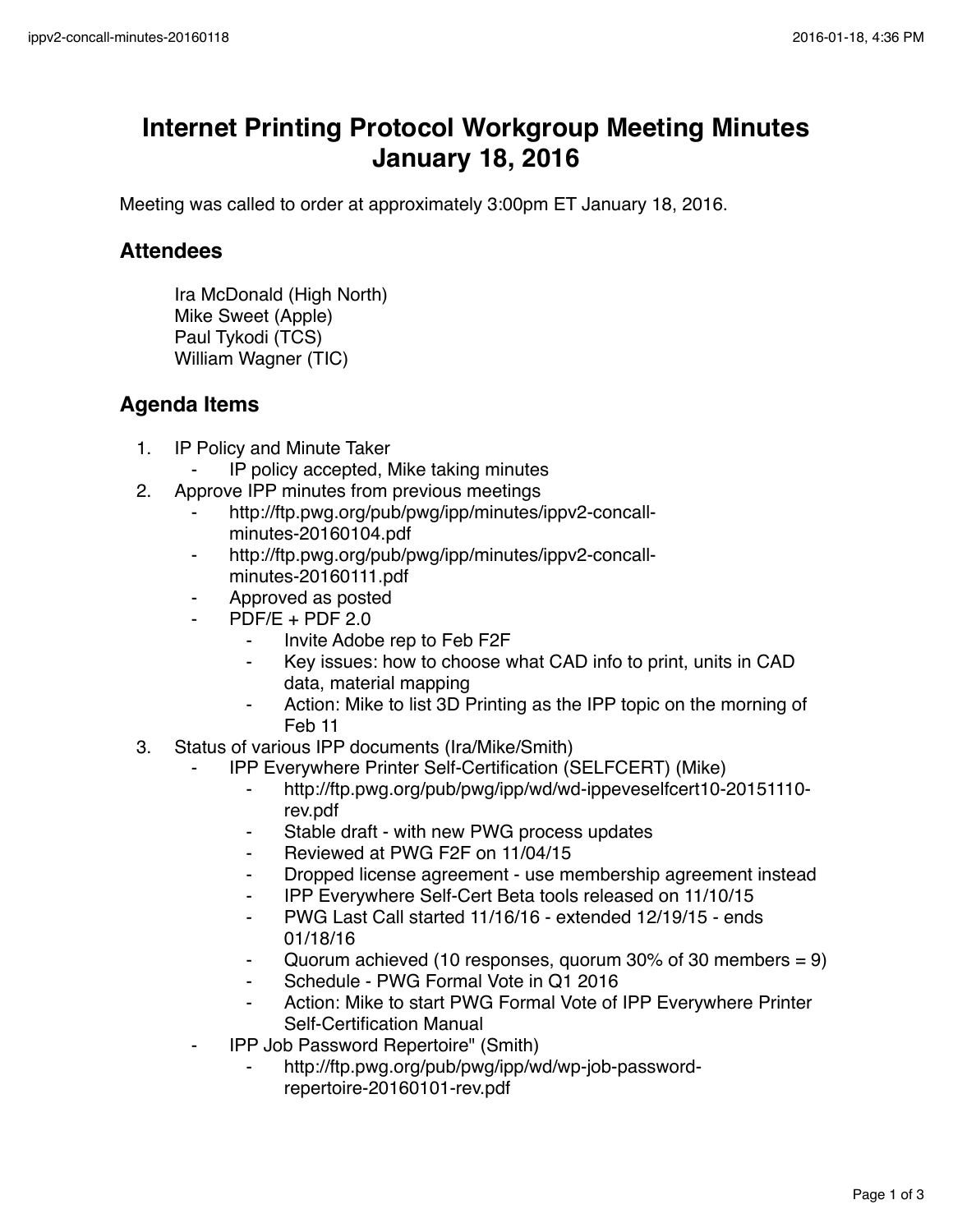- ⁃ http://www.pwg.org/archives/ipp/2015/018661.html
- ⁃ Reviewed by IPP WG on 12/07/15
- ⁃ Plan is to register stand-alone (without enclosing IPP spec)
- Schedule IPP WG review and IANA registration in Q1 2016
- ⁃ IPP Staple and Punch Origins/Angles/Dimensions (Smith/Ira/Mike)
	- http://www.pwg.org/archives/ipp/2015/018651.html
	- ⁃ Off-list discussion on 11/06/15 to 11/09/15 started by Smith
	- ⁃ Potential errata update to IPP Finishings 2.0 based on JDF attributes
	- Mike/Ira to review JDF attributes and propose IPP extensions
	- Focus on: specifying origin of staples, add informational/status attributes for staple/stitch size and angle, and an informational/ status attribute for punch size
- 4. Review of IETF IPP/1.1 Updates (Mike/Ira)
	- ⁃ http://www.ietf.org/internet-drafts/draft-sweet-rfc2910bis-07.txt
		- No changes needed.
	- http://www.ietf.org/internet-drafts/draft-sweet-rfc2911bis-06.txt
		- Terminology: End-User, Administrator, Operator can import from RFC 2567 (still include informative reference)
		- ⁃ Page 54 (Print-Job response) about job-state: "at some meaningful point in time" is wordy - simplify/drop and add examples
		- ⁃ Table 13: job-message-from-Operator: lowercase (globally)
		- Global: "-Operator" should be "-operator"
		- ⁃ Section 5.4.1: Drop "It MAY contains more than ..."
		- Section 5.4.12: Change "all parties SHOULD assume" to "Clients" can assume"
		- Global: "system Administrator" -> "Administrator" or "system administrator" (if not specific to printer)
		- Section 6.1: "best practices FOR USER INTERFACES are defined  $in$   $"$
		- Section 9.1: "are illustrative" (drop "considered")
		- ⁃ Drop appendix on directory schema, point to LDAP printer schema?
		- Appendix B: Drop SHOULD for client display, point to 5100.19.
		- Barry Leiba (IETF ART AD) will be AD sponsor note on 07/12/15
	- Schedule IETF Last Call in Q1/Q2 2016
- 5. Review of IPP System Service (Ira/Mike)
	- ⁃ http://ftp.pwg.org/pub/pwg/ipp/wd/wd-ippsystem10-20160117-rev.pdf
	- ⁃ Did not get to this.

## **Next Steps / Open Actions**

- Next conference calls January 25, 2016 at 4pm ET (3D) and February 1, 2016 at 3pm ET
- Continue review of IPP System Service specification
- Continue review job-password-repertoire white paper
- Continue review of IPP 3D Extensions as standards-track document.